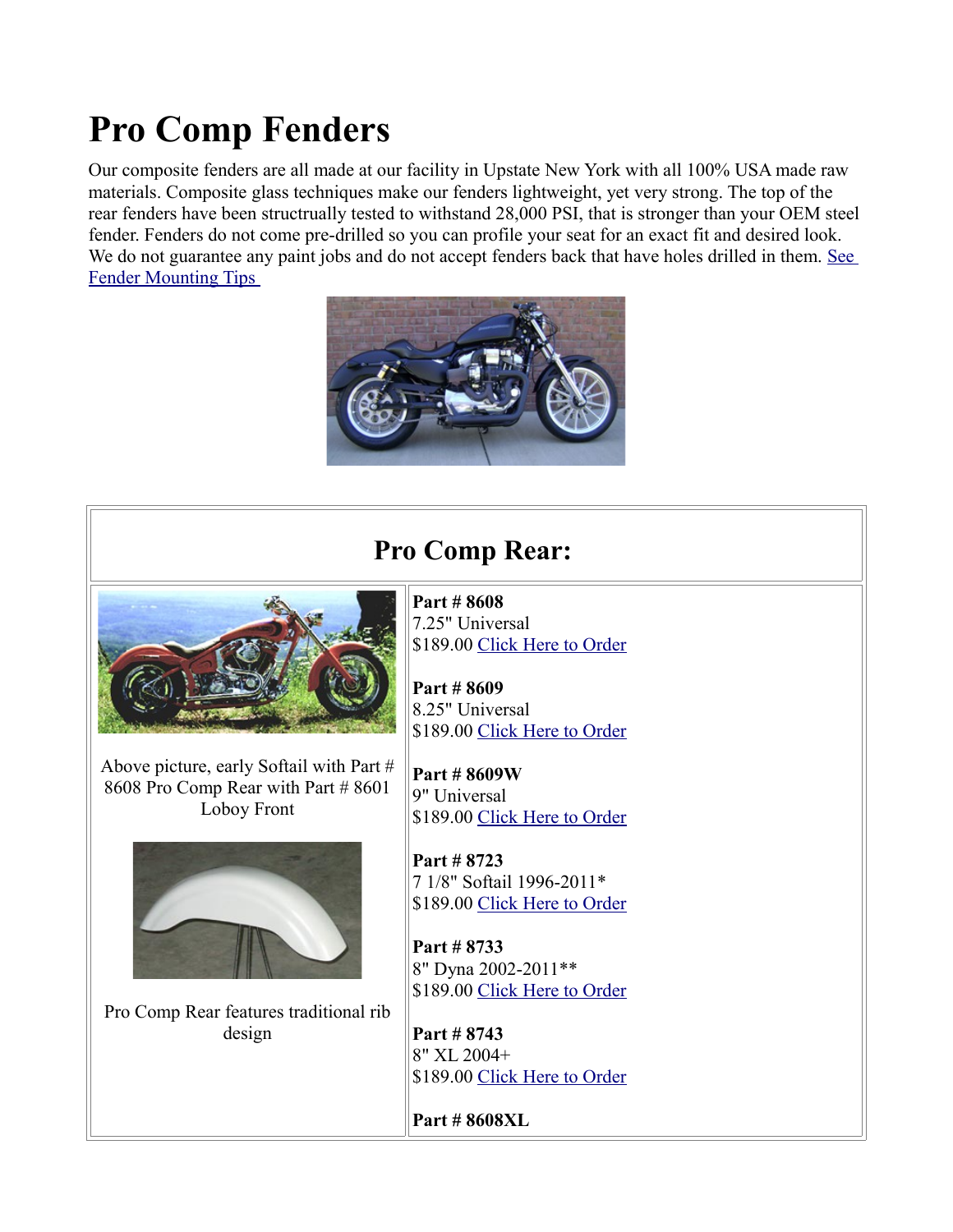| 6.75" XL Pre-04<br>\$189.00 Click Here to Order                                                 |
|-------------------------------------------------------------------------------------------------|
| *Softail fenders do not fit the Standard, Custom, Fat Boy<br>or Night Train with 200 rear tire. |
| **Dyna fenders do not fit the Fat Bob with 180 rear tire.                                       |



Above picture, 2004 Dyna w/ Part # 8739 Pro Comp Bobbed Rear with Part # 8715 Hugger Front

| Part #8618<br>7.25" Universal<br>\$189.00 Click Here to Order<br>Part #8619<br>8.25" Universal<br>\$189.00 Click Here to Order<br>Part #8619W<br>9" Universal<br>\$189.00 Click Here to Order<br>Pro Comp Bobbed Rear features<br>traditional rib design with bobbed<br>Part #8729<br>rear tip<br>7 1/8" Softail 1996-2011*<br>\$189.00 Click Here to Order<br>Part #8739<br>8" Dyna 2002-2011**<br>\$189.00 Click Here to Order<br>Part #8749<br>8" XL 2004+<br>\$189.00 Click Here to Order | <b>Pro Comp Bobbed Rear:</b> |              |
|-----------------------------------------------------------------------------------------------------------------------------------------------------------------------------------------------------------------------------------------------------------------------------------------------------------------------------------------------------------------------------------------------------------------------------------------------------------------------------------------------|------------------------------|--------------|
|                                                                                                                                                                                                                                                                                                                                                                                                                                                                                               |                              | Part #8618XL |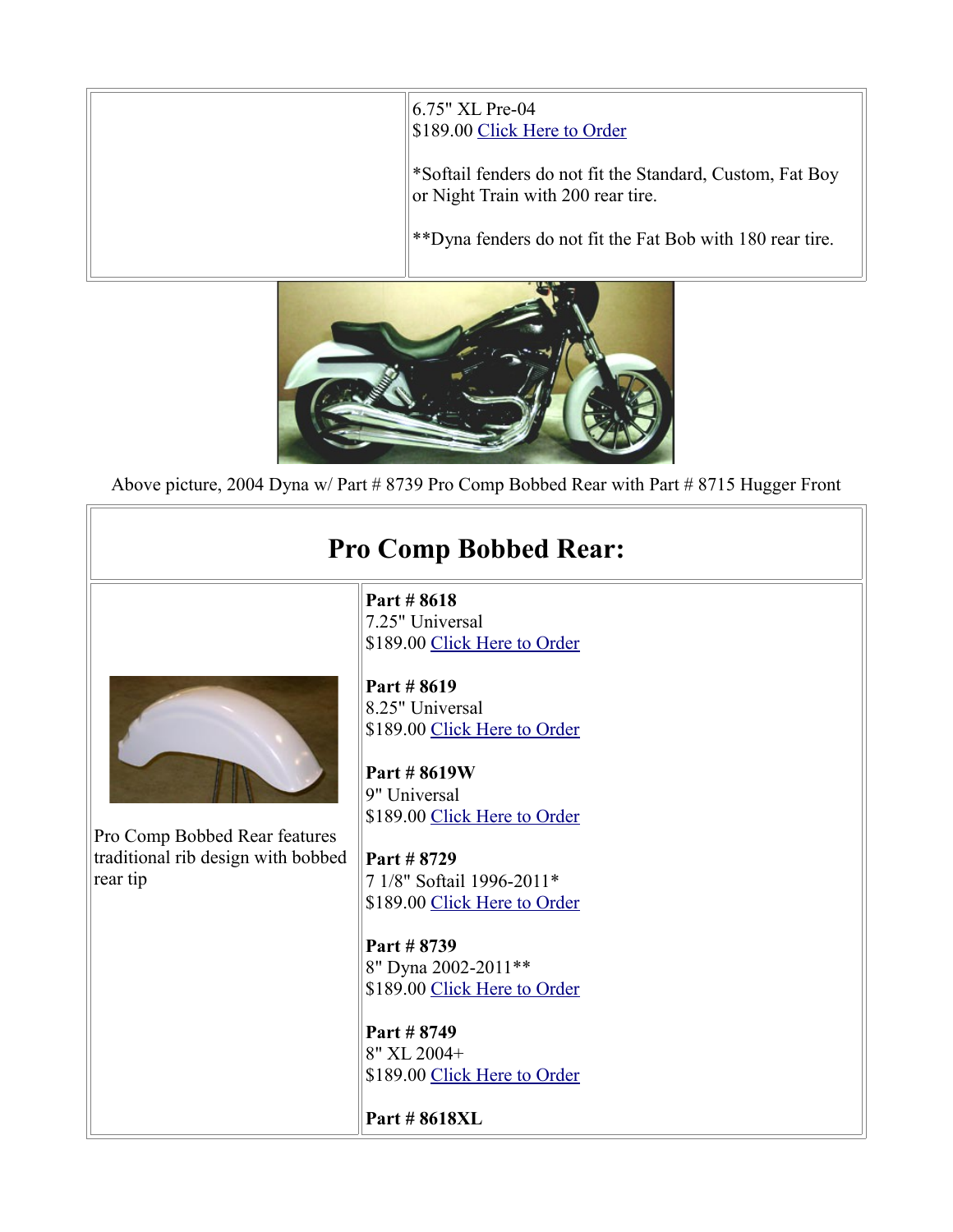| 6.75" XL Pre-04<br>\$189.00 Click Here to Order                                                 |
|-------------------------------------------------------------------------------------------------|
| *Softail fenders do not fit the Standard, Custom, Fat Boy or<br>Night Train with 200 rear tire. |
| **Dyna fenders do not fit the Fat Bob with 180 rear tire.                                       |



Above picture, Part # 8744 Pro Comp Smoothee on an '04 XL

## **Pro Comp Smoothee Rear:**



Ш

**Part # 8622** 7.25" Universal \$189.00 Click Here to Order

**Part # 8623** 8.25" Universal \$189.00 [Click Here to Order](http://sumax.stores.yahoo.net/825mountwidth2.html)

**Part # 8623W** 9" Universal \$189.00 [Click Here to Order](http://sumax.stores.yahoo.net/900mountwidth1.html)

**Part # 8724** 7 1/8" Softail 2000-2011\* \$189.00 [Click Here to Order](http://sumax.stores.yahoo.net/new20fxmo1.html)

**Part # 8734** 8" Dyna 2002-2011\*\* \$189.00 [Click Here to Order](http://sumax.stores.yahoo.net/new20dyfe.html)

**Part # 8744** 8" XL 2004+